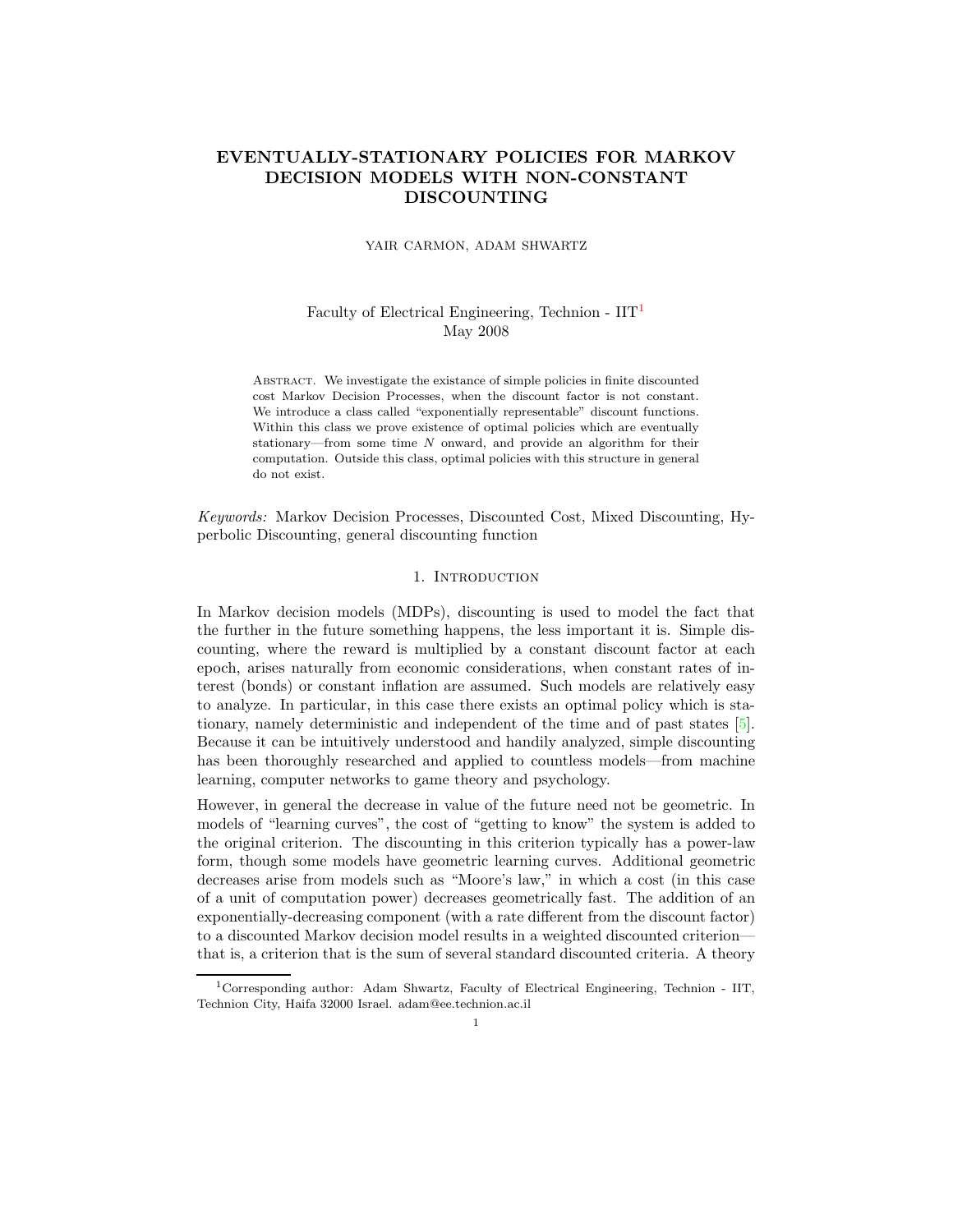for finite models with weighted discounted criteria was developed by Feinberg and Shwartz [\[2\]](#page-9-1). The main results are that for such criteria there are optimal policies that are stationary from some finite time onwards, called N-stationary policies, and an algorithm for the computation of these policies is given.

In models of human preferences, it makes sense to use discounting with a decreasing rate. Intuitively, while tomorrow may be less important than today, a year and a day from now is just about the same as a year from now. "Hyperbolic discount functions", of the form  $(1 + \alpha n)^{-\gamma/\alpha}$  with  $\alpha, \gamma > 0$ , feature a decreasing discounting rate, and are reported to effectively model psychological preferences (see [\[3](#page-9-2)] for presentation, and  $[6]$  for critique). Even Moore's Law seems to be breaking down, leading to non-constant discounting.

Because of the difficulty of analyzing decision processes with general discount functions, most theoretical results are obtained with "toy functions", for example  $f = [1, \delta\beta, \delta\beta^2, \delta\beta^3, \dots]$ , which in a sense has a decreasing discounting rate for  $0 < \delta < 1$ , and often serves as a replacement of the hyperbolic function mentioned above (see, e.g.  $[4]$ ). Following the lines of the weighted discounted theory, we define the class of "exponentially representable" functions, prove that when they are used as discount functions there exist N-stationary optimal policies, and describe a computation algorithm. These functions display the decreasing discount rate of the hyperbolic discount functions. However, the hyperbolic discount functions are not exponentially representable, and moreover—exponentially representable discount functions cannot be used to model power-law learning curves.

Below we define the model and the exponentially representable functions, and state our main result. In section 2 we develop the algorithm for the computation of the optimal policy and through it prove our result. In section 3 we further discuss the meaning of exponential representability and which functions belong in that class. Finally, in section 4 we show that the N-stationary property is not always assured.

1.1. Markov Decision Processes. Consider a discrete time process with a finite state space **X**, where  $x_n \in \mathbf{X}$  denotes the state at time  $n = 0, 1, 2, \dots$ . At each time, an action is chosen from a finite action set  $\mathbf{A}(x)$ . Let  $\mathbf{A} = \bigcup_{x \in \mathbf{X}} \mathbf{A}(x)$  be the (finite) action space—the set of possible actions and  $a_n \in \mathbf{A}(x_n)$  the chosen action at time n. The state and chosen action at time  $n$  determine the probability distribution of the next state through the transition probability  $p(x_{n+1}|x_n, a_n)$ , assumed to be independent of the time and of further information on the past. Additionally, the state and action determine the immediate reward  $r(x_n, a_n)$  given at time n.

The rule used to choose the action at each time is called a policy. We call  $h_n =$  $x_0a_0 \cdots x_{n-1}a_{n-1}x_n$  the history at time n. Since the choice of action is required to be causal,  $h_n$  contains all the information available for making it. The most general policy is therefore a mapping of every history  $h_n$  to a probability measure  $\pi(\cdot|h_n)$ on  $\mathbf{A}(x_n)$ . Policies in which only one action is possible for each given history are called deterministic, so that  $a_n = \pi(h_n)$ . Policies which depend only on the current state and the time, i.e.  $\pi(\cdot|h_n) = \pi(\cdot|x_n, n)$  are called Markov policies, and Markov policies which do not depend on the time are called stationary.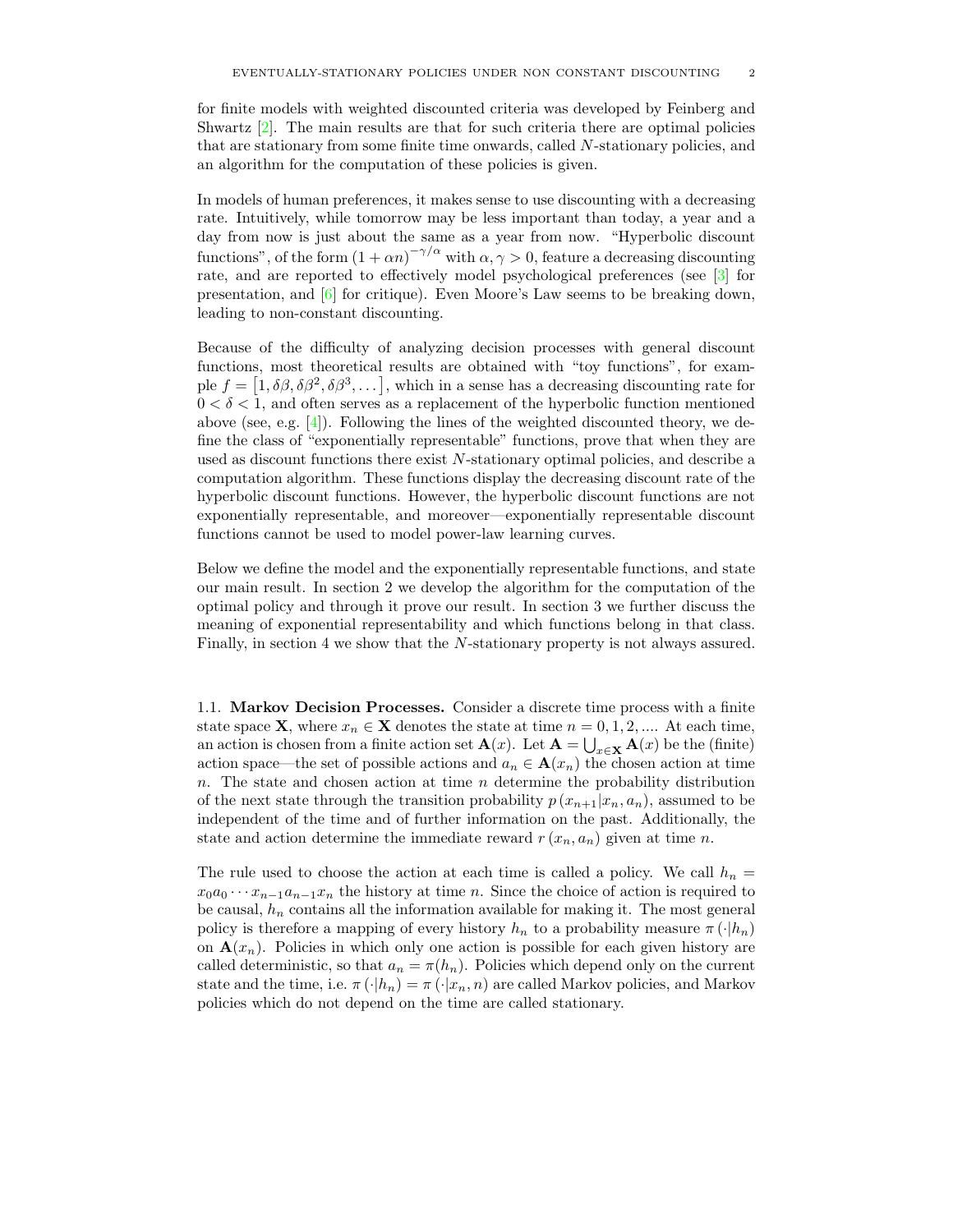The discounted criterion assigns to each policy and initial state numerical value

$$
V^{\beta}(x;\pi) = \mathbb{E}_{x}^{\pi} \sum_{n=0}^{\infty} \beta^{n} r(x_{n}, a_{n})
$$

where  $\mathbb{E}_x^{\pi}$  is the expectation induced by policy  $\pi$ , given that  $h_0 = x$ , and  $0 < \beta < 1$ is the discount factor. Since  $r(x, a)$  is bounded, the value is always finite.

We discuss a more general discounted criterion, in which  $\beta^n$  is replaced with  $f(n)$ :

<span id="page-2-1"></span>
$$
V^{\text{gen}}\left(x;\pi\right) = \mathbb{E}_x^{\pi} \sum_{n=0}^{\infty} f(n)r\left(x_n, a_n\right). \tag{1}
$$

A sufficient condition for the above summation to be well defined is  $|f(n)| \leq K\beta^n$ for some  $0 < \beta < 1$  or, equivalently,  $f(n) = \beta^n g(n)$  for  $0 < \beta < 1$  and some bounded function  $g(n)$ . We call a function that satisfies this condition exponentially bounded.

The weighted discounted criterion is a sum of a finite number of standard discounted criteria, each with a possibly different immediate reward function:

$$
V^{\text{wd}}\left(x;\pi\right) = \mathbb{E}_x^{\pi} \sum_{n=0}^{\infty} \sum_{k=1}^{K} \beta_k^n r_k\left(x_n, a_n\right) \text{ with } \beta_1 > \beta_2 > \cdots > \beta_K. \tag{2}
$$

Let us define the maximal and minimal values of an MDP, respectively:

<span id="page-2-0"></span>
$$
V(x) \equiv \sup_{\pi} V(x; \pi) \qquad V^{-}(x) \equiv \inf_{\pi} V(x; \pi). \tag{3}
$$

An optimal policy is a policy for which  $V(x; \pi) = V(x)$ , for all  $x \in \mathbf{X}$ .

**Definition 1.1.** A Markov policy  $\pi$  is called *N-stationary* if

$$
\pi(x, n) = \pi(x, N) \quad \forall x \in \mathbf{X}, n \geq N.
$$

<span id="page-2-3"></span>**Definition 1.2.** A function  $f : \{0,1,\ldots\} \rightarrow \mathbb{R}$  is called exponentially repre*sentable* (ER) if there exist sequences  ${c_k}_{k=1}^{\infty}$  and  ${(\beta_k)}_{k=1}^{\infty}$  such that:

- $\{\beta_k\}_{k=1}^{\infty}$  is positive, strictly decreasing and  $\beta_1 < 1$ .
- $f(n) = \sum_{k=1}^{\infty} c_k \beta_k^n$ , the sum converges absolutely after some  $N < \infty$ .

Example 1.3. The function

$$
f(n) = \frac{1}{e-1} \sum_{k=1}^{\infty} \frac{1}{k!} (\beta_0^k)^n = \frac{e^{\beta_0^n} - 1}{e-1}
$$

is ER for  $0 < \beta_0 < 1$  and logarithmically convex  $\left(\left(\log f\left(x\right)\right)^{''} > 0\right)$ —hence with a decreasing rate of discounting, since the rate is inversely proportional to  $f(n+1)/f(n)$ . This is the required property in aforementioned the human preferences models.

<span id="page-2-2"></span>1.2. The main result. Our starting point will be the following result on the structure of optimal policies under criteria [\(2\)](#page-2-0) and [\(1\)](#page-2-1).

**Theorem 1.4.** In a weighted discounted MDP  $(2)$ , there exists an optimal policy which is Markov and deterministic. This holds also in MDPs with general discounting [\(1\)](#page-2-1) when the discount function is exponentially bounded.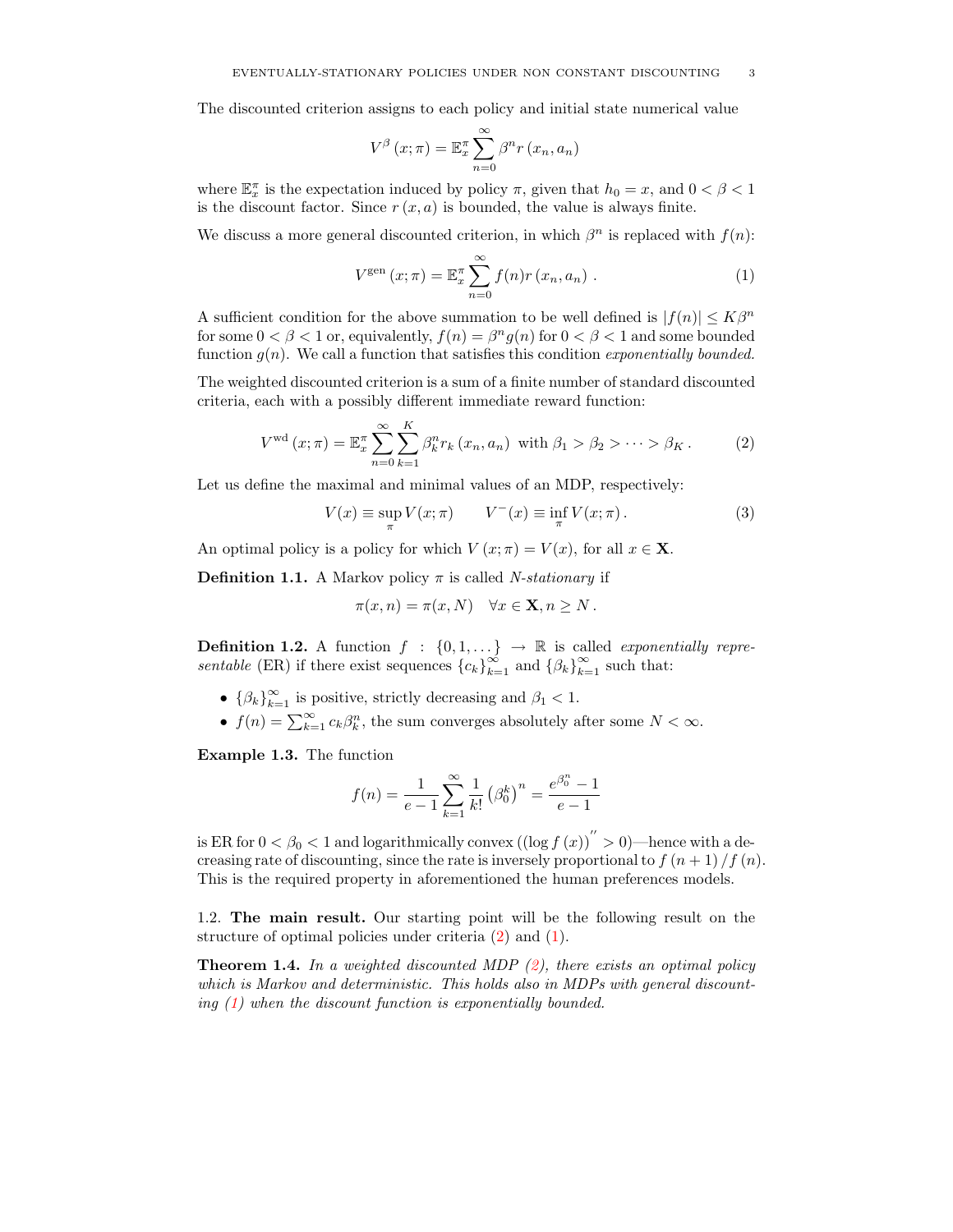For a weighted discounted MDP, a proof (under more general conditions) is given in [\[2\]](#page-9-1), Thm. 2.2. The idea is to embed the process in an ordinary discounted MDP with a countable state space  $\tilde{\mathbf{X}} = (\mathbf{X} \times \mathbb{N}_{+})$ , where time is added so that the new state is  $\tilde{x}_n = (x_n, n)$ , and use the standard result that discounted criteria have deterministic and stationary optimal policies. The same embedding can be carried out in the case of a single general discount function which is exponentially bounded. This theorem also extends straightforwardly to a criterion that is a sum of several criteria with general discount functions, as long as those functions are exponentially bounded. Since this is a straightforward extension, we omit the details.

<span id="page-3-3"></span>From now on we focus on ER discount functions. Since they are exponentially bounded, using Theorem [1.4](#page-2-2) we restrict our policies to be Markov and deterministic.

Theorem 1.5. Consider a finite MDP with an ER discount function. There exists an N-stationary optimal policy for this problem, with  $N < \infty$ . This policy can be found using Algorithm [2.6.](#page-6-0)

## <span id="page-3-0"></span>2. Optimal policies

The generalized discounted criterion in  $(1)$ , with  $f(n)$  ER, is an infinite version of the weighted discounted criterion. To see this, find  $\{c_k\}_{k=1}^{\infty}$  and decreasing  $\{\beta_k\}_{k=1}^{\infty}$  $k=1$ such that  $f(n) = \sum_{k=1}^{\infty} c_k \beta_k^n$ , and rewrite the criterion as

$$
V^{\text{gen}}\left(x;\pi\right) = \mathbb{E}_x^{\pi} \sum_{n=0}^{\infty} f(n)r\left(x_n, a_n\right) = \mathbb{E}_x^{\pi} \sum_{n=0}^{\infty} \sum_{k=1}^{\infty} \beta_k^n c_k r\left(x_n, a_n\right) \tag{4}
$$

which is an infinite weighted discounted criterion with  $r_k(x_n, a_n) = c_k r(x_n, a_n)$ .

We now adapt the algorithm from part 3 of  $[2]$  to infinite weighted discounted criteria induced by an ER discount function. We will also prove that this algorithm halts after a finite number of iterations, and provide a bound on that number. Let

<span id="page-3-2"></span><span id="page-3-1"></span>
$$
V_k(x; \pi) = \mathbb{E}_x^{\pi} \sum_{n=0}^{\infty} \beta_k^n c_k r(x_n, a_n)
$$
 (5)

denote the value of the  $k^{\text{th}}$  summand in [\(4\)](#page-3-0), and let  $V_k(x)$  and  $V_k^-(x)$  be the maximal and minimal value for initial state  $x$ . Define a "conserving set":

$$
\Gamma_1(x) \equiv \left\{ a \in \mathbf{A}(x) \mid V_1(x) = c_1 r(x, a) + \beta_1 \sum_{y \in \mathbf{X}} p(y|x, a) V_1(y) \right\}.
$$
 (6)

It is easy to see that a policy is optimal for this criterion if and only if it chooses actions from the (conserving) set  $\Gamma_1(x)$  when in state x: see Lemma 3.1 in [\[2\]](#page-9-1).

Let  $X_1 = \{x \in X \mid \Gamma_1(x) \neq A(x)\}\$ be the set of states for which suboptimal actions for criterion  $V_1$  exist. If  $\mathbf{X}_1 \neq \emptyset$ , define:

$$
\varepsilon_1 \equiv \min_{x \in \mathbf{X}_1, a \in \mathbf{A}(x) \backslash \Gamma_1(x)} \left( V_1(x) - c_1 r(x, a) - \beta_1 \sum_{y \in \mathbf{X}} p(y|x, a) V_1(y) \right) . \tag{7}
$$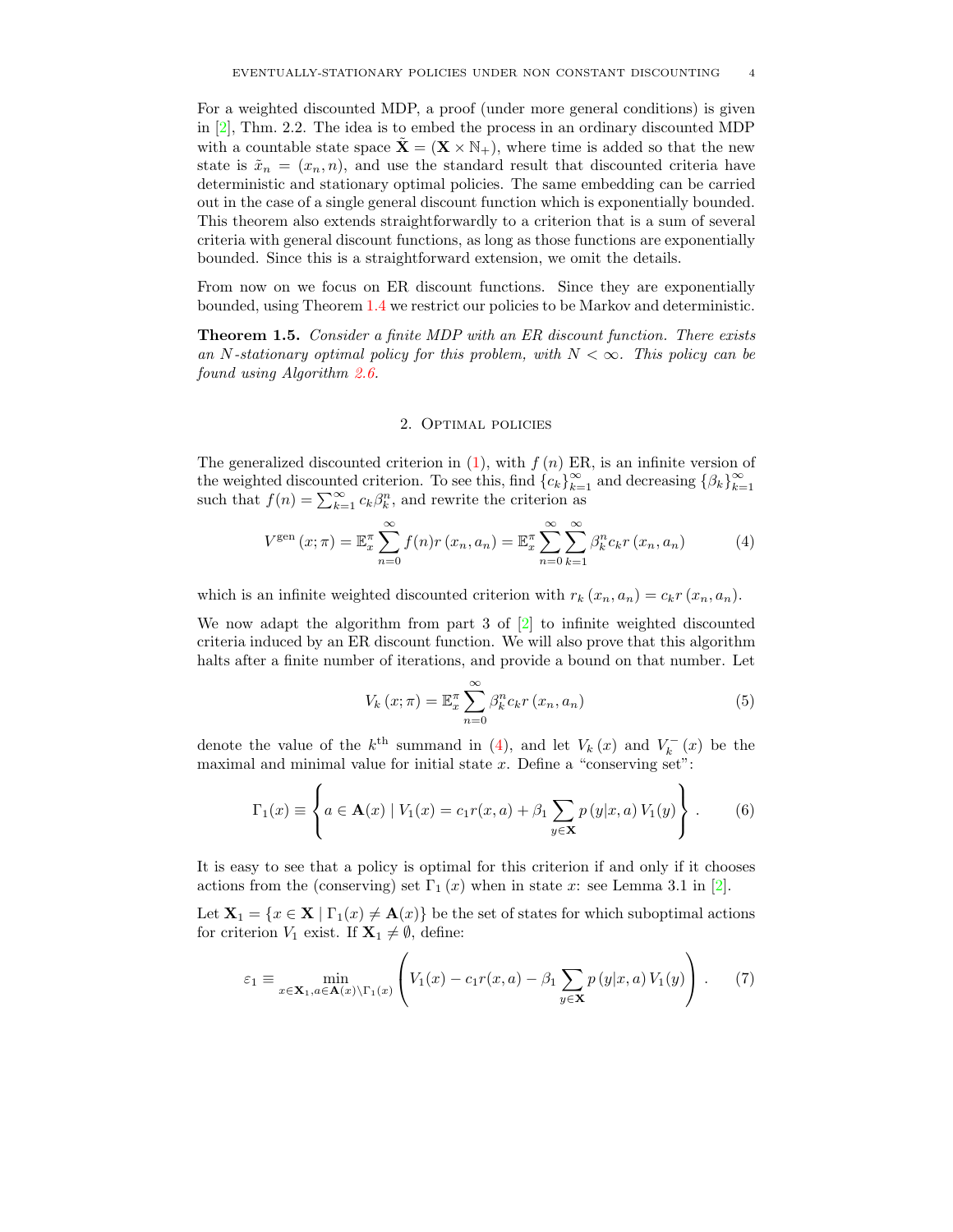$\varepsilon_1$  is the value of the smallest "mistake" one can make in the choice of a single action, with regard to criterion  $V_1$ . If  $\mathbf{X}_1 = \emptyset$  define  $N_1 \equiv 0$ . Otherwise define:

$$
N_1 = \min\left\{ n \ge 0 \mid \varepsilon_1 > \sum_{k=2}^{\infty} \left( \frac{\beta_k}{\beta_1} \right)^n \max_{x \in \mathbf{X}} \left( V_k(x) - V_k^-(x) \right) \right\}.
$$
 (8)

**Lemma 2.1.** If  $f(n)$  is ER,  $N_1$  is well defined and finite.

*Proof.* Define  $S(n) = \sum_{k=2}^{\infty} (\beta_k/\beta_1)^n \max_{x \in \mathbf{X}} (V_k(x) - V_k^-(x))$ . Denote the span semi-norm of  $r(x, a)$  by  $\tilde{M} = \max_{x \in \mathbf{X}, a \in \mathbf{A}(x)} r(x, a) - \min_{x \in \mathbf{X}, a \in \mathbf{A}(x)} r(x, a)$ . Then

$$
\forall k : \max_{x \in \mathbf{X}} \left( V_k(x) - V_k^-(x) \right) \le |c_k| \frac{M}{1 - \beta_k} \le |c_k| \frac{M}{1 - \beta_1}
$$
(9)

<span id="page-4-0"></span>
$$
S(n) \le \frac{\beta_1^{-n} M}{1 - \beta_1} \sum_{k=2}^{\infty} \beta_k^n |c_k| \tag{10}
$$

This proves  $N_1$  is finite—see [\[1\]](#page-9-5).

Remark 2.2. Let  $X = \{x_0\}$  and  $A = \{a_1, a_2\}$  with  $r(x, a_1) = 1$  and  $r(x, a_2) = 0$ . Then,  $\max_{x \in \mathbf{X}} (V_k(x) - V_k^{-}(x)) = |c_k|/1 - \beta_k$  for any  $k$ , so  $S(n) = \beta_1^{-n} \sum_{k=2}^{\infty} \beta_k^{n} |c_k|$ . Here  $S(n) \longrightarrow 0$  only if  $\sum_{k=2}^{\infty} \beta_k^n c_k$  converges absolutely for some  $N < \infty$ , i.e. only if  $f(n)$  is ER. Thus for a given discount function f, the bound  $N_1$  is well-defined for any model if and only if the discount function is ER.

<span id="page-4-2"></span>Using the definitions [\(6\)](#page-3-1) and [\(8\)](#page-4-0) of  $\Gamma_1(x)$  and  $N_1$  respectively,

**Lemma 2.3.** Consider a finite MDP with an ER discount function. If  $\sigma$  is an optimal Markov policy then  $n \geq N_1$  and  $\mathbb{P}^{\sigma}_x \{x_n = z\} > 0$  imply  $\sigma(z, n) \in \Gamma_1(z)$ .

*Proof.* The proof extends that of Lemma 3.3 in  $[2]$ , using the same basic ideas. It is simple to show (see [\[2\]](#page-9-1)) that the optimality of  $\sigma$  implies that for any stationary policy  $\phi$ , time m and state  $z \in \mathbf{X}$  such that  $\mathbb{P}^{\sigma}_x \{x_m = z\} > 0$ :

$$
\mathbb{E}_x^{\sigma}\left\{\sum_{n=m}^{\infty}f(n)r\left(x_n,a_n\right)|x_m=z\right\}\geq \mathbb{E}_x^{\phi}\left\{\sum_{n=m}^{\infty}f(n)r\left(x_n,a_n\right)|x_m=z\right\}.
$$

By substituting  $f(n) = \sum_{k=1}^{\infty} c_k \beta_k^n$  in the above equation, denoting the time-shifted optimal policy by  $\sigma^m(x,n) = \sigma(x,n+m)$ , and using  $V_k$  as defined in [\(5\)](#page-3-2), the above inequality can be rewritten as

<span id="page-4-1"></span>
$$
\sum_{k=1}^{\infty} \beta_k^m V_k(z; \sigma^m) \ge \sum_{k=1}^{\infty} \beta_k^m V_k(z; \phi)
$$

and therefore

$$
\sum_{k=2}^{\infty} \beta_k^m \left( V_k \left( z; \sigma^m \right) - V_k \left( z; \phi \right) \right) \geq \beta_1^m \left( V_1 \left( z; \phi \right) - V_1 \left( z; \sigma^m \right) \right). \tag{11}
$$

We now suppose by contradiction that for some time  $m \geq N_1$  and for some state  $z \in \mathbf{X}$  such that  $\mathbb{P}_x^{\sigma} \{x_m = z\} > 0$ ,  $\sigma(z,m) \notin \Gamma_1(z)$ . Let  $\phi$  be the optimal stationary

<span id="page-4-3"></span>
$$
\Box
$$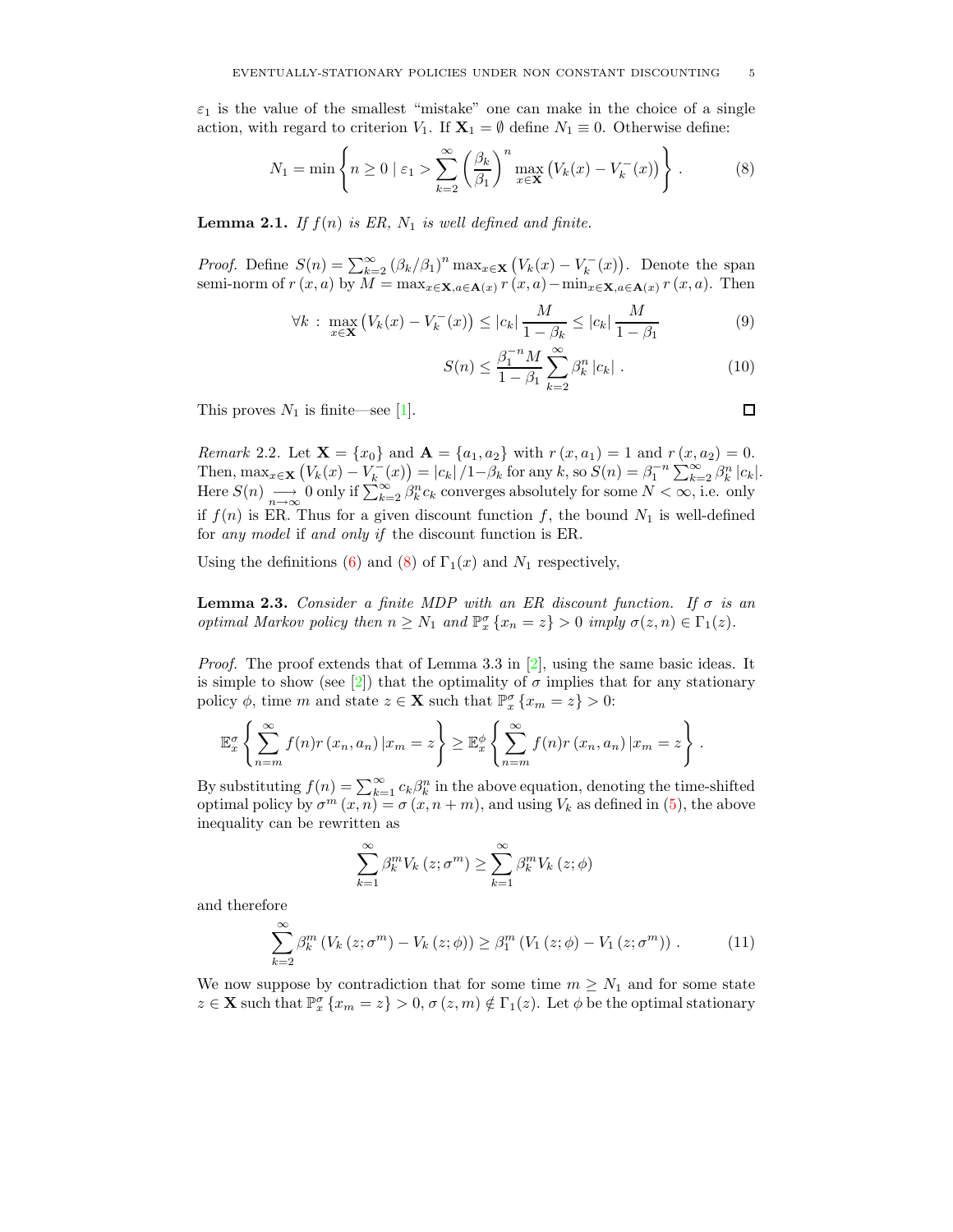policy for criterion  $V_1$ , so that  $V_1(x, \phi) = V_1(x)$  for all  $x \in \mathbf{X}$ . Since  $m \geq N_1$ , and by the definition of  $N_1$  (which is meaningful due to the fact that f is ER) we have:

$$
\varepsilon_1 > \sum_{k=2}^{\infty} \left(\frac{\beta_k}{\beta_1}\right)^m \left[V_k(z) - V_k^-(z)\right]
$$
  
\n
$$
\geq \sum_{k=2}^{\infty} \left(\frac{\beta_k}{\beta_1}\right)^m \left[V_k(z;\sigma^m) - V_k^-(z;\phi)\right] \geq V_1(z;\phi) - V_1(z;\sigma^m) \tag{12}
$$

where the second inequality comes from the definitions and the last from [\(11\)](#page-4-1). On the other hand, since  $\sigma(z, m) \notin \Gamma_1(z)$  and from the definition of  $\varepsilon_1$ :

$$
V_1(z) - V_1(z; \sigma^m) \ge V_1(z) - \left( r(z, \sigma(z, m)) + \beta_1 \sum_{y \in \mathbf{X}} p(y|z, \sigma(z, m)) V_1(y) \right) \ge \varepsilon_1
$$
\n(13)

Inequalities [\(12\)](#page-5-0) and [\(13\)](#page-5-1) contradict each other, thus proving this lemma.

<span id="page-5-1"></span><span id="page-5-0"></span> $\Box$ 

If  $\Gamma_1(x)$  is a singleton for all  $x \in \mathbf{X}$ , then the lemma requires any optimal policy to be  $N_1$ -stationary, and determines the stationary part of the policy. If it is not a singleton, we know that after time  $N_1$  our action sets reduce to  $\Gamma_1(x)$  and for every admissible policy,  $V_1$  will attain its maximum value and therefore be irrelevant. Our task therefore becomes finding the optimal policy for the weighted sum starting from the second discount factor, with the action sets restricted to  $\Gamma_1$ . To iterate the above process, define recursively for  $k > 1$ , the restricted action sets in iteration  $k - \mathbf{A}_k(x) = \Gamma_{k-1}(x)$ , the m<sup>th</sup> value function restricted to the  $k^{\text{th}}$  action set —  $V_m^{\mathbf{A}_k}(x)$ , and similarly the minimal value function  $V_m^{-,\mathbf{A}_k}(x)$ . Additionally:

$$
\Gamma_k(x) \equiv \left\{ a \in \mathbf{A}_k(x) \mid V_k^{\mathbf{A}_k}(x) = c_k r(x, a) + \beta_k \sum_{y \in \mathbf{X}} p(y|x, a) V_k^{\mathbf{A}_k}(y) \right\}
$$
(14)

$$
\mathbf{X}_k = \{ x \in \mathbf{X} \mid \Gamma_k(x) \neq \mathbf{A}_k(x) \}
$$
\n<sup>(15)</sup>

$$
\varepsilon_{k} \equiv \min_{x \in \mathbf{X}_{k}, a \in \mathbf{A}_{k}(x) \backslash \Gamma_{k}(x)} \left( V_{k}^{\mathbf{A}_{k}}(x) - c_{k}r(x, a) - \beta_{k} \sum_{y \in \mathbf{X}} p\left(y|x, a\right) V_{k}^{\mathbf{A}_{k}}(y)\right) \tag{16}
$$

$$
N_k = \min\left\{n \ge N_{k-1} \mid \varepsilon_k > \sum_{m=k+1}^{\infty} \left(\frac{\beta_m}{\beta_k}\right)^n \max_{x \in \mathbf{X}} \left(V_m^{\mathbf{A}_k}(x) - V_m^{-,\mathbf{A}_k}(x)\right) \right\}
$$
(17)

<span id="page-5-2"></span>where  $\varepsilon_k$  is set to  $\infty$  in the case that  $\mathbf{X}_k = \emptyset$ . Again,  $N_k$  is well defined when  $f(n)$ is ER. With these definitions, the following is evident:

**Lemma 2.4.** Consider a finite MDP with ER discount function. If  $\sigma$  is an optimal Markov policy, then for every  $k \geq 1$ ,  $n \geq N_k$  and state  $z \in \mathbf{X}$  such that  $\mathbb{P}_{x}^{\sigma} \{x_{n} = z\} > 0$ , we have  $\sigma(z, n) \in \Gamma_{k}(z)$ .

Proof. By induction using Lemma [2.3](#page-4-2) and the above definitions.

 $\Box$ 

We will now prove that iterating this procedure does indeed provide us with an N-stationary policy after a finite and bounded number of computations.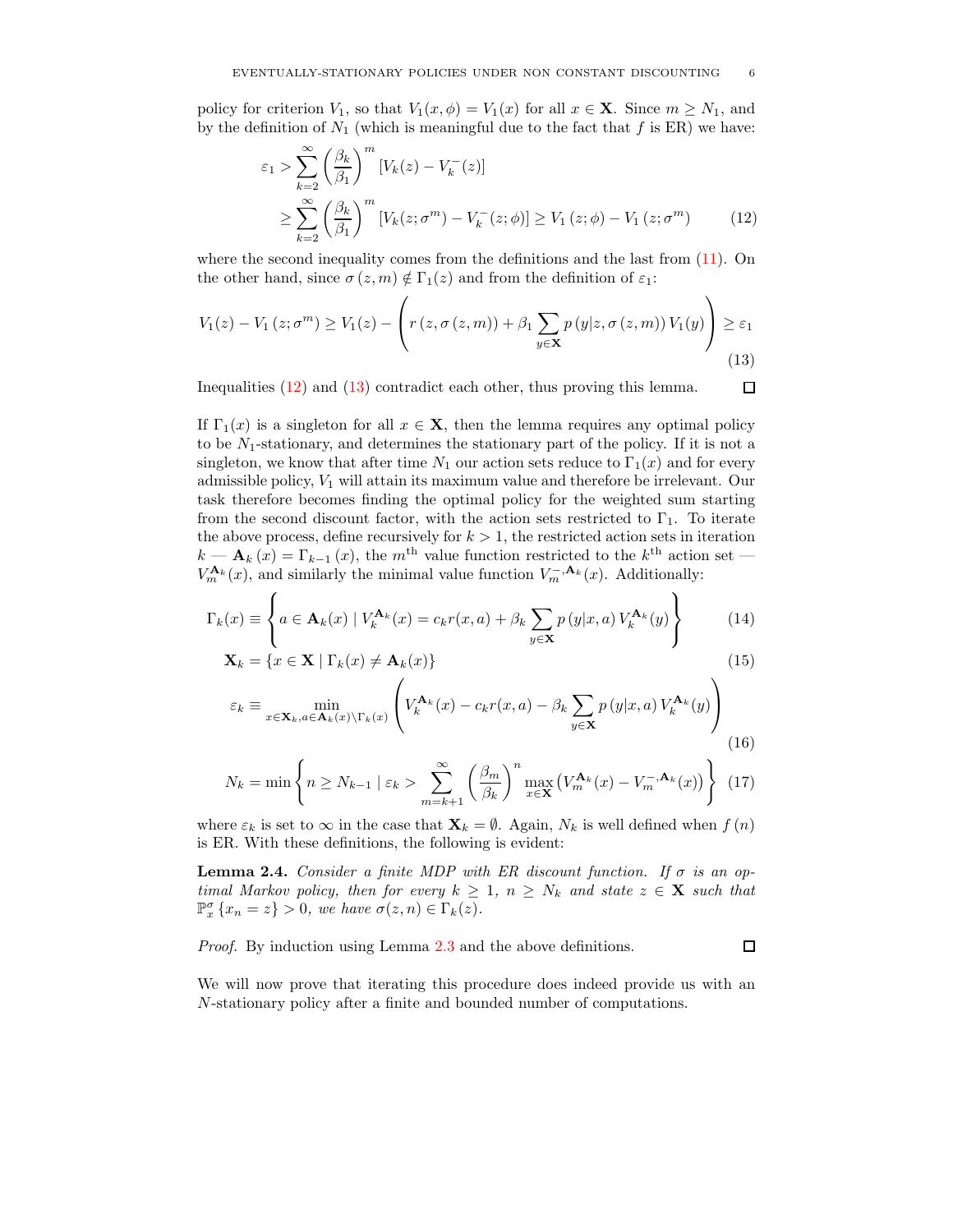**Lemma 2.5.** Consider a finite MDP with an ER discount function. Let  $S = |\mathbf{X}|$ . Then for all  $k \geq 2S - 1$  and every  $x \in \mathbf{X}$ ,  $\Gamma_k(x) = \Gamma_{2S-1}(x)$ .

*Proof.* If  $\Gamma_{2S-1}(x)$  is a singleton for all  $x \in \mathbf{X}$ , then the lemma is immediate. Otherwise, let  $\Phi = \{\phi_1, \phi_2, ..., \phi_L\}$  be the set of stationary policies such that  $\phi_i(x) \in$  $\Gamma_{2S-1}(x)$  for all  $x \in \mathbf{X}$ ,  $i = 1, 2, ..., L$ . For  $\phi \in \Phi$ , define  $f_{\phi}: [0, 1) \to \mathbb{R}^S$  as

<span id="page-6-1"></span>
$$
\left[f_{\phi}\left(\beta\right)\right]_{s} = \mathbb{E}_{x^{s}}^{\phi} \sum_{n=0}^{\infty} \beta^{n} r\left(x_{n}, a_{n}\right),
$$

so that  $V_k(x^s; \phi) = c_k (f_\phi(\beta_k))_s$ . Let  $[P_\phi]_{m,n} \equiv p(x^n | x^m, \phi(x^s))$  and  $[r_\phi]_s$  $r(x^s, \phi(x^s))$  be the state transition matrix and reward vector induced by  $\phi_i$ . Then

$$
f_{\phi}(\beta) = r_{\phi} + \beta P_{\phi} f_{\phi}(\beta) \Rightarrow f_{\phi}(\beta) = (I - \beta P_{\phi})^{-1} r_{\phi}.
$$
 (18)

Since  $P_{\phi}$  is stochastic, by the Perron–Frobenius theorem  $I - \beta P_{\phi}$  is invertible for  $\beta \in [0,1)$  and singular for  $\beta = 1$ . Since  $M^{-1} = adj(M)/\det(M)$ , by [\(18\)](#page-6-1) every entry (coordinate) of  $f_{\phi}$  is a rational function of  $\beta$ , with numerator degree  $S - 1$ and denominator degree S, with a pole at  $\beta = 1$ , which possibly cancels with a zero in some of the entries. Since  $\phi \in \Phi$  if and only if it is optimal for all criteria  $V_k$  for  $k = 1, 2, ..., 2S - 1$  (under different action sets for each k), all policies in  $\Phi$  must have the same values for  $\beta_1, \beta_2, ..., \beta_{2S-1}$ . Consequently, for every  $i, j \leq L$ :

<span id="page-6-2"></span>
$$
f_{\phi_i}(\beta_k) = f_{\phi_j}(\beta_k) , \ \forall k = 1, 2, ..., 2S - 1.
$$
 (19)

Fix i and j and consider each entry of  $f_{\phi_i}(\beta) - f_{\phi_j}(\beta) = 0$ . It is a polynomial equation of degree  $2S - 2$  (since the common poles at  $\beta = 1$  cancel). However, according to [\(19\)](#page-6-2), this polynomial has  $2S - 1$  distinct roots—and is therefore identically zero. We conclude that  $f_{\phi_i}(\beta) = f_{\phi_j}(\beta)$  for all  $\beta \in [0,1)$  and every two policies  $\phi_i, \phi_j \in \Phi$ , and accordingly  $V_k(x; \phi)$  is the same over all  $\phi \in \Phi$ , for each  $x \in \mathbf{X}$  and  $k \ge 2S - 1$ . This means that for  $k \ge 2S - 1$ , all possible policies have identical values, and will therefore all be optimal. Since the set of optimal policies remains constant, so do the conserving sets. 口

The proof of Theorem [1.5](#page-3-3) now follows—see [\[1\]](#page-9-5) for details.

The computation of  $\{N_k\}_{k=1}^{2S-1}$  involves evaluations of infinite sums, which are usually not feasible. To avoid this, we can instead find upper bounds  $\hat{N}_k \geq N_k$  for each k, and compute an  $\hat{N}_{2S-1}$ -stationary optimal policy with a stationary part determined by the conserving sets. One way to find  $\hat{N}_k$  is to use the semi-norm bounds in [\(10\)](#page-4-3). In each iteration, the semi-norm of the reward function should be computed with respect to the restricted action set, and therefore decrease.

## <span id="page-6-0"></span>Algorithm 2.6.

- 1. Find  $\{\beta_k\}_{k=1}^{\infty}$  and  $\{c_k\}_{k=1}^{\infty}$  of Definition [1.2,](#page-2-3) set  $S = |\mathbf{X}|$  and  $k = 1$ .
- 2. Compute  $\Gamma_k(x)$  for all  $x \in \mathbf{X}$ ,  $\varepsilon_k$  and  $N_k$  or an appropriate upper bound.
- 3. If  $\Gamma_k(x)$  is a singleton for every  $x \in \mathbf{X}$ , or  $k = 2S + 1$ , set  $N = N_k$  and continue. Else set  $\mathbf{A}_{k+1}(\cdot) = \Gamma_k(\cdot)$ , increment k by 1 and go back to step 2.
- 4. Fix a stationary policy  $\psi$ , such that  $\psi(x) \in \Gamma_k(x)$  for all  $x \in \mathbf{X}$ .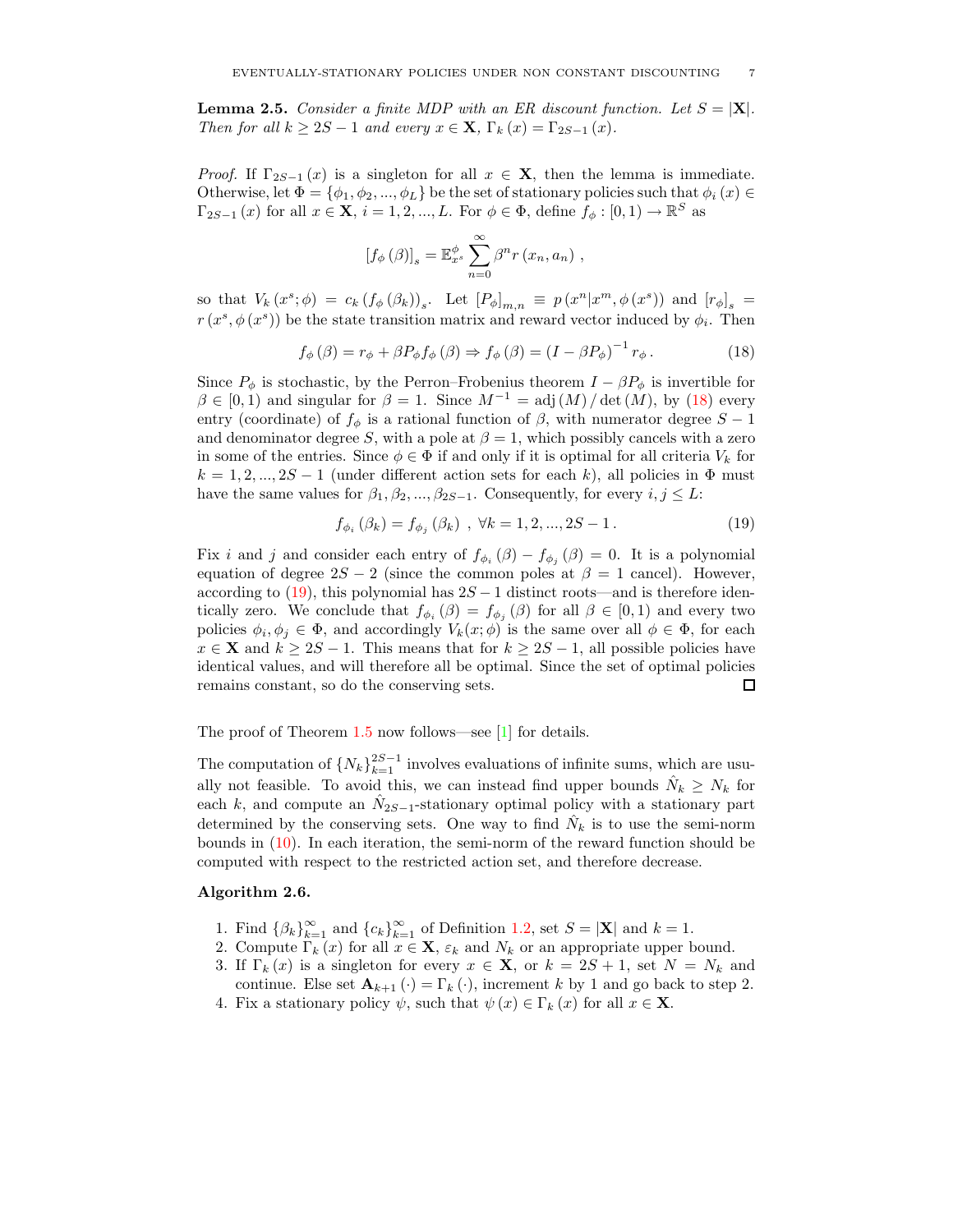5. Compute an optimal Markov policy  $\sigma$  for the N-step MDP with immediate rewards  $r_n(x, a) = f(n)r(x, a)$ , for  $n = 0, 1, ...N - 1$  and terminal reward

$$
\mathbb{E}_{x_N}^{\psi} \sum_{n=0}^{\infty} f(n+N) r(x_{n+N}, a_{n+N}) = \sum_{k=1}^{\infty} \beta_k^N V_k(x_N; \psi).
$$

6. The N-stationary optimal policy is defined by  $\pi(x, n) = \sigma(x, n)$  for  $n < N$ and  $\pi(x, n) = \psi(x)$  for  $n \geq N$ .

Step 5 is standard—see  $[5]$ .

Remark 2.7. Our results can be extended to criteria of the form:

$$
V(x; \pi) = \mathbb{E}_x^{\pi} \sum_{n=0}^{\infty} \sum_{k=1}^{K} f_k(n) r_k(x_n, a_n) , \quad f_k(n) = \sum_{i=1}^{\infty} c_{i,k} \beta_{i,k}^n
$$

where for each  $k, f_k(n)$  is ER and the additional condition

<span id="page-7-0"></span>
$$
\beta_{i,k} > \beta_{1,k+1} , \ \forall i,k. \tag{20}
$$

Lemmas [2.3](#page-4-2) and [2.4](#page-5-2) can be extended by changing the definitions of the  $N_k$ 's to include the rest of the discount functions, with condition [\(20\)](#page-7-0) making sure they remain well defined. The N-stationary optimal policy can then be obtained by finding  $\Gamma_{2S-1,1}(x)$  for the first discount function. In the case it is not a singleton, the action space will be restricted appropriately, and the procedure will be applied to  $f_2$ . This may continue until  $\Gamma_{2S-1,K}(x)$  is computed, from which we may choose the stationary part of the optimal policy arbitrarily. Finally, we remark that if  $r_k(\cdot) = b_k r(\cdot)$  for some function  $r(x, a)$ , the procedure will end in the computation of  $\Gamma_{2S-1,1}(x)$ , since afterwards all permissible policies for the stationary part will have the same value.

### 3. Structure of ER functions

<span id="page-7-1"></span>ER functions behave asymptotically as exponential functions:

**Lemma 3.1.** Let  $f(n)$  be an ER function. Then there exist  $0 < \beta < 1$  such that

$$
\lim_{n \to \infty} \beta^{-n} f(n) = c \neq 0 \text{ and } c < \infty.
$$

*Proof.* Write  $f(n) = \sum_{k=1}^{\infty} c_k \beta_k^n$ . Without loss of generality, we may assume that  $c_1 \neq 0$ . Since f is ER, we have absolute convergence from some time  $N < \infty$ . Therefore, for  $n > N$  and some  $C < \infty$ :

$$
\beta_1^{-n} \left| \sum_{k=2}^{\infty} c_k \beta_k^n \right| \leq \beta_1^{-n} \sum_{k=2}^{\infty} |c_k| \beta_k^n < \frac{\beta_2^{n-N}}{\beta_1^n} \sum_{k=2}^{\infty} |c_k| \beta_k^N = C \left( \frac{\beta_2}{\beta_1} \right)^n \underset{n \to \infty}{\to} 0 \, .
$$

Consequently,  $\lim_{n \to \infty} \beta_1^{-n} \sum_{n=1}^{\infty}$  $k=2$  $c_k \beta_k^n = 0$  and choosing  $\beta \equiv \beta_1$  we have,

$$
\lim_{n \to \infty} \beta^{-n} f(n) = \lim_{n \to \infty} c_1 + \beta_1^{-n} \sum_{k=2}^{\infty} c_k \beta_k^n = c_1 \neq 0 \text{ and } c_1 < \infty.
$$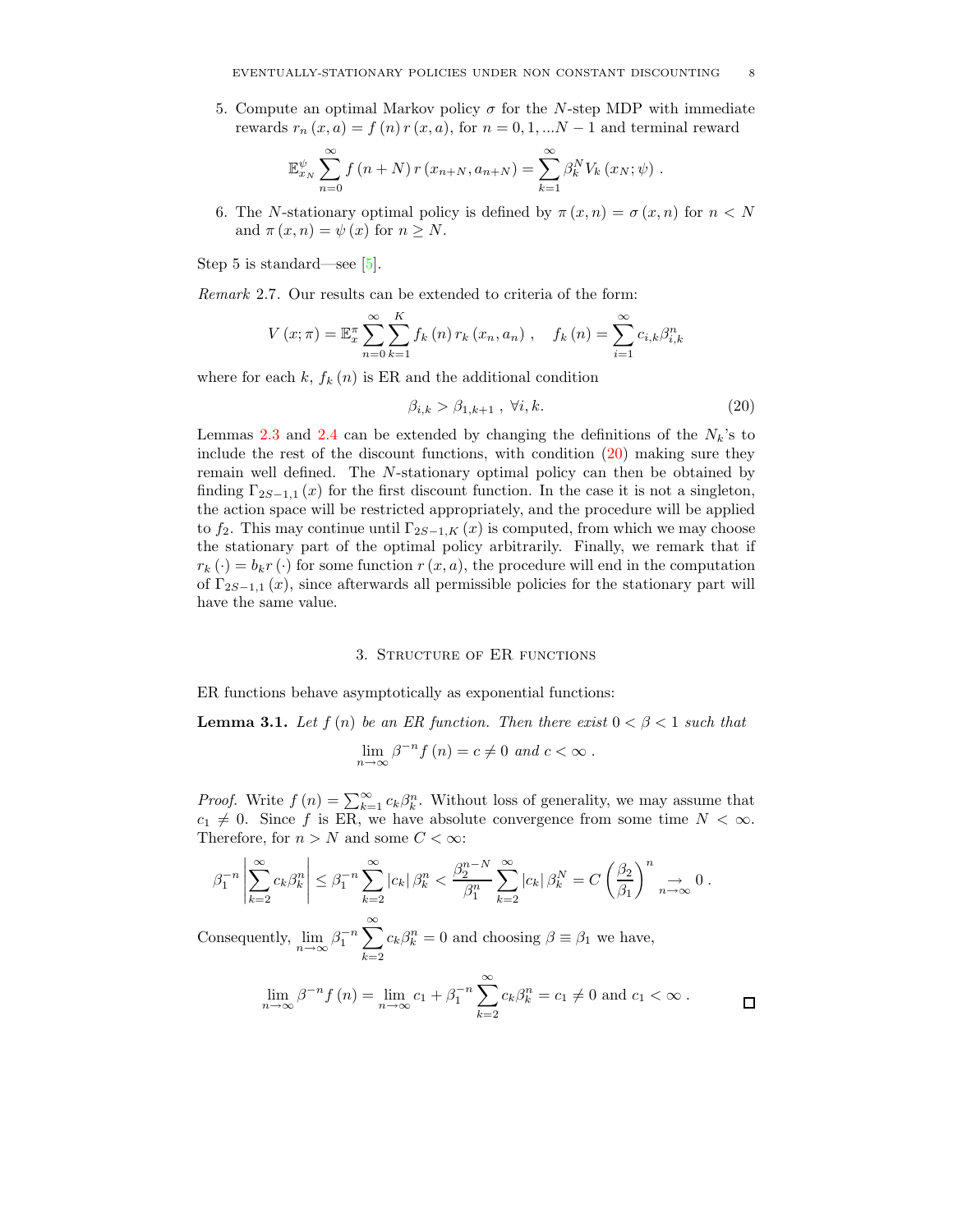Functions with power-law form, like  $(1+n^2)^{-1}$  or the hyperbolic discount function do not satisfy the conclusion of Lemma [3.1,](#page-7-1) and are therefore not ER. The same holds for sub-exponential functions, like  $1/n!$  and  $e^{-n^2}$ . Moreover, functions of the form  $g(n)\beta^n$ , where  $g(n) \to 0$  or  $g(n) \to \infty$  non-exponentially, are also not ER for the same reason. Examples are  $n\beta^n$  and  $\beta^n/(1+n)$  for some  $0 < \beta < 1$ .

### 4. A discount function with no N-stationary optimal policy

When a discount function decreases monotonically it seems natural that it should produce a behavior that is monotonic, or stationary. However, this is not true: we provide an example of a discount function and a model for which there is no N-stationary optimal policy. By our results, the discount function is not ER.

Consider the function  $f(n) = \beta^n h(n)$ , with some  $0 < \beta < 1$  and

$$
h(n) = \begin{cases} 2 & n \mod 6 = 0 \\ 1 & \text{otherwise} \end{cases} = [2, 1, 1, 1, 1, 1, 2, 1, 1, 1, \ldots]
$$

which is periodic with period 6. The condition of Lemma [3.1](#page-7-1) does not hold for  $f(n)$ , and it is therefore not ER.

Now consider the following (deterministic) model:

$$
\mathbf{X} = \{1, 2, 3, 4, 5\}, \ \mathbf{A}(1) = \{a_1, a_2\}, \ \mathbf{A}(2) = \mathbf{A}(3) = \mathbf{A}(4) = \mathbf{A}(5) = \{a\} (21)
$$
  

$$
p (2|1, a_1) = p (3|1, a_2) = p (4|3, a) = p (5|4, a) = p (1|5, a) = p (1|2, a) = 1
$$

with the immediate reward function

$$
r(1, a_1) = 3
$$
,  $r(1, a_2) = 4$ ,  $r(2, a) = r(3, a) = r(4, a) = r(5, a) = 0$ .

Let  $\sigma$  be a hypothetical N-stationary, optimal and possibly randomized policy for this process. Since state 1 is recurrent, there exists a time  $M_0 \geq N$  such that  $\mathbb{P}_1^{\sigma}(x_{M_0} = 1) > 0$ . Consequently,  $\mathbb{P}_1^{\sigma}(x_{M_0+4} = 1) > 0$  and  $\mathbb{P}_1^{\sigma}(x_{M_0+8} = 1) > 0$ , since at those times there must be a positive probability that a single action is used repeatedly. We know  $M_0$  is even because every return to state 1 takes either 2 or 4 steps, and therefore, either  $M_0$ ,  $M_0 + 4$  or  $M_0 + 8$  divides by 6. We may thus choose  $M \ge N$  such that M is a multiple of 6, and  $\mathbb{P}_1^{\sigma}(x_M = 1) > 0$ .

Define the shifted value criterion:

$$
V^M(1;\pi) \equiv \mathbb{E}^{\pi} \left\{ \sum_{n=M}^{\infty} \beta^n h(n) r(x_n, a_n) | x_M = 1 \right\}.
$$

Criterion  $V^M(1;\pi)$  comprises the part of  $V(1;\pi)$  that involves times M and onwards. If an optimal Markov policy for criterion  $V(1;\pi)$  has any chance of reaching state 1 in time M, it must also optimize criterion  $V^M(1;\pi)$ , when taken from times M onwards — this is a form of the principle of optimality. Therefore, and considering that  $\sigma$  is an optimal Markov policy for  $V(1;\pi)$ , and  $\mathbb{P}_1^{\sigma}(x_M = 1) > 0$  by our choice of M, the stationary policy  $\sigma^{M}(\cdot) = \sigma(\cdot, n + M)$  must be of optimal for criterion  $V^M$ . However,

$$
V^{M}(1; \pi) = \mathbb{E}_{1}^{\pi} \sum_{n=0}^{\infty} \beta^{n+M} h(n+M)r(x_{n}, a_{n}) = \beta^{M} V(1; \pi)
$$